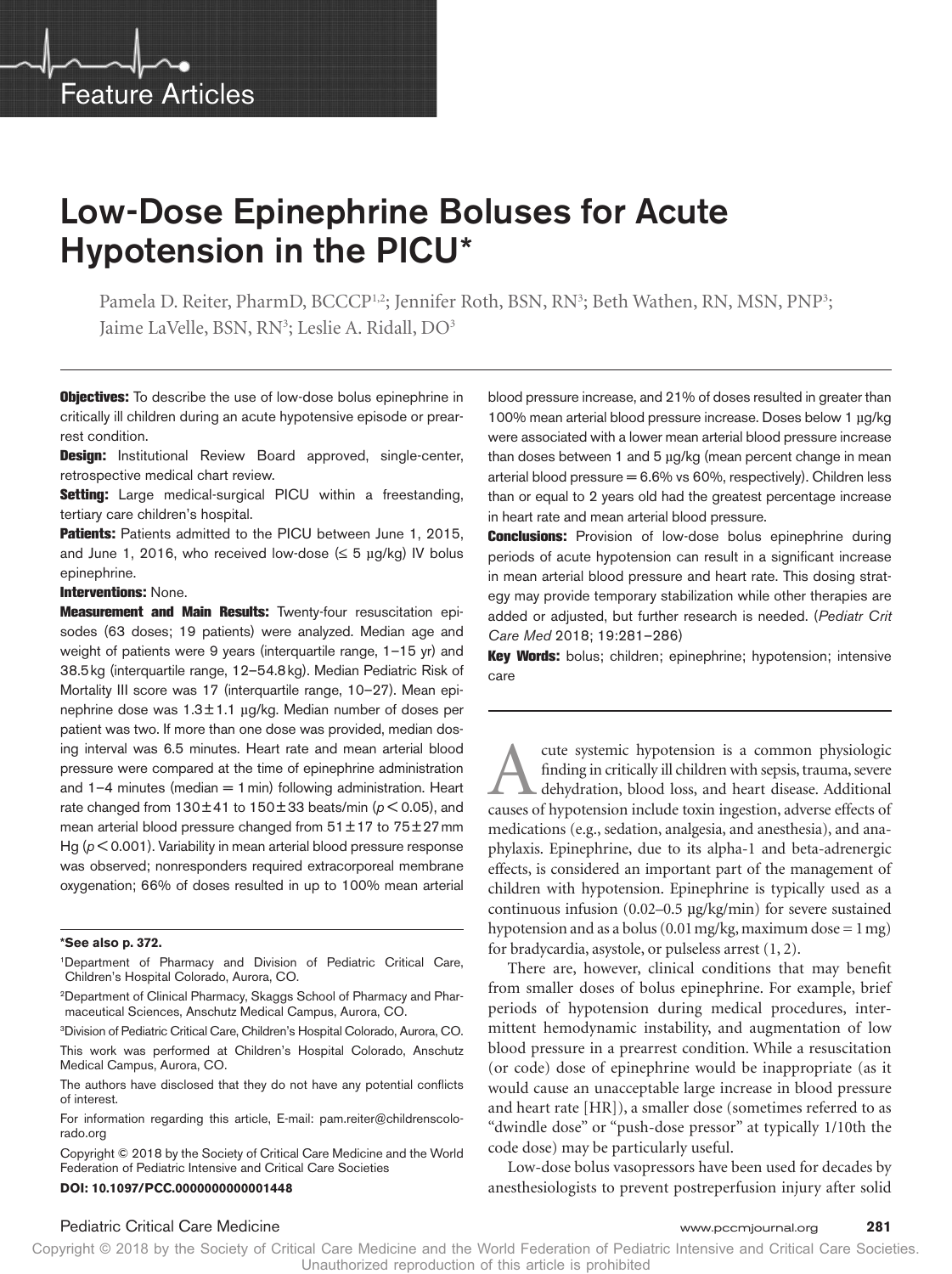organ transplant, control cerebral oxygenation during anesthesia and manage acute hypotension during spinal surgery (3–9). Recently, use of bolus dose phenylephrine has been described in the emergency department setting to augment blood pressure during periods of hypotension surrounding intubation (10, 11). Finally, free open access medical publications have provided some insight into using bolus dose pressors for acute hypotensive episodes in adults (12–15). However, there is no published data describing the use of low-dose vasopressor boluses in children.

Despite a paucity of data supporting the use of low-dose bolus epinephrine in the PICU, many providers, including those at our institution, will prescribe it in certain clinical scenarios. The specific aim of this study is to characterize current practice related to low-dose epinephrine boluses (defined as  $\leq$  5 µg/kg/dose) in a large tertiary care children's hospital.

## **METHODS**

This was a single-center retrospective chart review of children admitted to a 32-bed medical/surgical PICU in a freestanding tertiary care pediatric hospital during a 1-year study period (June 1, 2015, to June 1, 2016) who received low-dose  $(\leq 5 \text{ µg/kg})$  IV bolus epinephrine. Children with known cardiac disease are admitted to a separate ICU and were not considered for enrollment. Eligible patients were identified using unit-based drug cabinet dispense reports and resuscitation records. This study protocol was reviewed and approved by the Colorado Multiple Institutional Review Board with a waiver of informed parent/subject consent.

The primary outcome measure was change in HR (beats/ min) and mean arterial blood pressure (MAP, mm Hg) from baseline (immediately predose) to 1 minute post dose. Because both HR and MAP are influenced by age, we also report outcomes as "percent change" and categorized patients into three age groups ( $\leq 2$ , 2–12, and  $> 12$  yr). Secondary outcome measures included the number of children requiring full code dose epinephrine and/or chest compressions; exploration of any relationship between HR and MAP response with epinephrine dose, age, or concomitant use of vasopressor infusions; and overall survival from the PICU.

Outcome measures and patient variables were extracted from resources using a standardized data collection form. The resources included 1) the resuscitation record—a hand written form detailing interventions and completed by an ICU nurse during a resuscitation event and then scanned into the electronic health record (EHR) following completion; 2) the vital sign archive—an electronic database that captures minute-by-minute reports of HR, blood pressure, oxygen saturation, respiratory rate, central venous pressure, and intracranial pressure (if pertinent); 3) the unit-based drug dispensing cabinet report which captures all transactions involving low-dose bolus—epinephrine kits (which contain medication and equipment necessary to rapidly prepare a 10 µg/mL solution); 4) the EHR which contains all medical management and patient characteristics; and 5) the Virtual Pediatric Systems, LLC database (VPS data were

provided from the Virtual Pediatric Systems, LLC. No endorsement or editorial restriction of the interpretation of these data or opinions of the authors has been implied or stated.). The following data were collected and reviewed: 1) patient information: sex, age, weight, Pediatric Risk of Mortality (PRISM) III score, primary PICU diagnosis, respiratory support, and relevant procedure or clinical event preceding epinephrine administration; 2) medication information: dose of bolus epinephrine administered (µg/kg), interval of administration, total number of doses provided, additional resuscitation therapies administered; and 3) outcomes: HR and blood pressure, requirement of chest compressions, and survival from PICU. All patients receiving concomitant cardiovascular support with dopamine, milrinone, dobutamine, epinephrine, norepinephrine, vasopressin, and/or phenylephrine had a Vasoactive-Inotropic Score calculated per previously described methods (16, 17). To improve accuracy and minimize inconsistencies, all patients underwent a second data abstraction by a different investigator. Any disputes in chart coding were resolved after agreement by investigators. A descriptive analysis was first performed on each variable in the dataset. Skewness and kurtosis tests were performed to determine distribution of data. Results are presented as mean  $\pm$  sp, median with interquartile ranges (IQRs), or percentage. A two-tailed paired Student *t* test, Wilcoxon rank-sum test with continuity correction, one-way analysis of variance, or Kruskal-Wallis test was then performed on the outcome variables. Statistical significance was set at an  $\alpha$  level of less than 0.05. All statistical analyses were performed using GraphPad Prism Version 7.00 for Windows (GraphPad Software, La Jolla, CA).

## **RESULTS**

More than 100 low-dose bolus epinephrine kits were removed from the unit-based drug cabinet during the 1-year study period. Actual administration occurred 63 times during 24 resuscitation episodes in 19 patients. The median age and weight of patients who received epinephrine were 9 years (IQR, 1–15 yr) and 38.5 kg (IQR, 12–54.8 kg), respectively. There were seven males and 12 females. The median PRISM III score was 17 (IQR, 10–27). The most common PICU admission diagnosis was septic shock (27%), followed by respiratory failure (21%), trauma (12%), and oncologic (11%). Identifiable reasons for acute deterioration immediately before epinephrine administration, during the 24 resuscitation events, are outlined in **Table 1**.

Although most children received low-dose bolus epinephrine during a single resuscitation episode (*n* = 15), some children experienced more than one resuscitation episode during their PICU stay. Specifically, three patients experienced two distinct events, and one patient experienced three events. The mean dose of epinephrine administered was  $1.3 \pm 1.1$  µg/kg (range, 0.2–5 µg/kg) with a median number of doses per patient was two (range, 1–7). Fourteen of the 24 events (58%) included provision of multiple doses of bolus epinephrine. If more than one dose was provided, the median dosing interval was 6 minutes (IQR, 3–10min).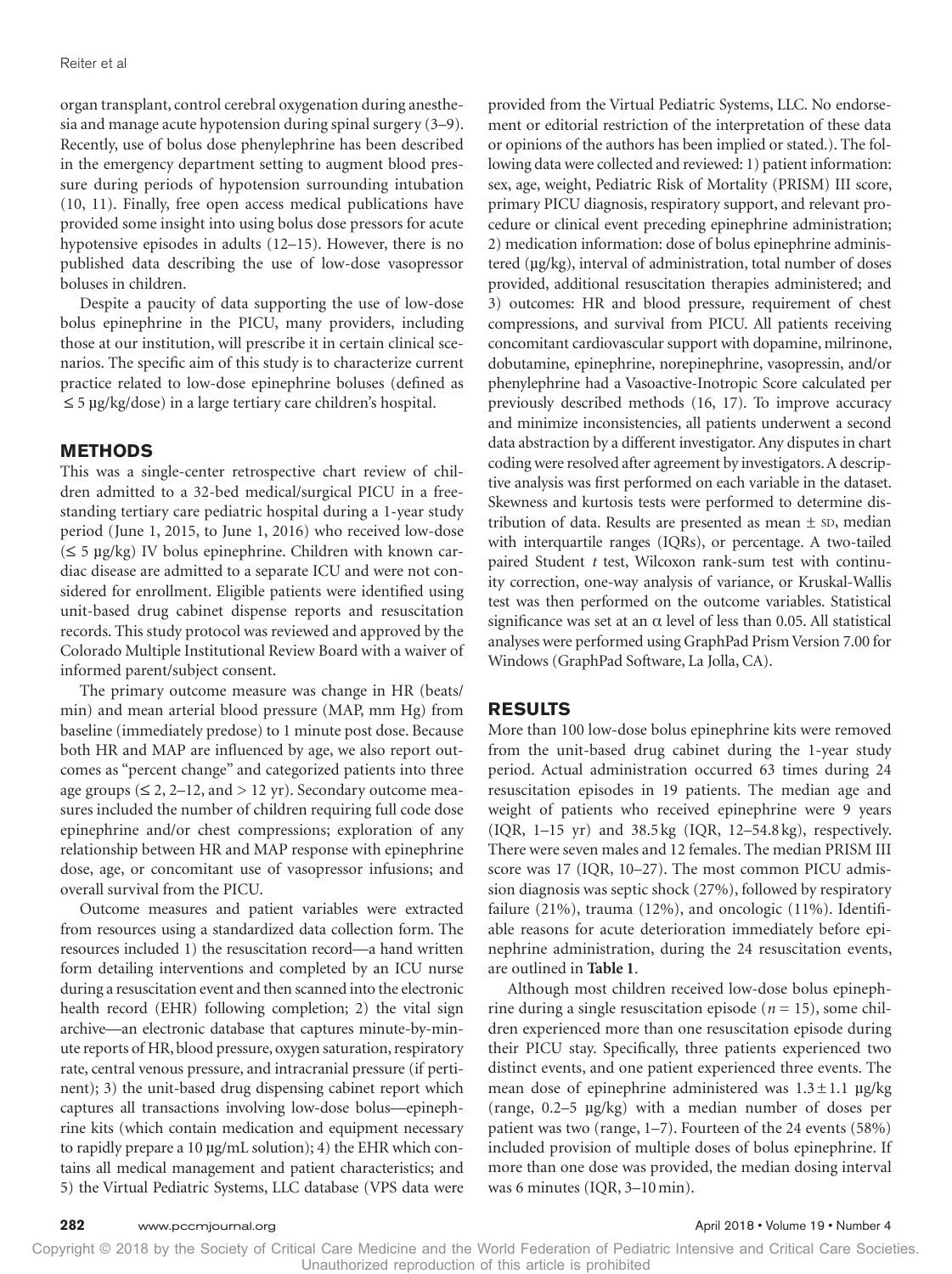**TABLE 1. Comparison of Change in Mean Arterial Blood Pressure (mm Hg) Following Low-Dose Bolus Epinephrine When Categorized by Identifiable Etiology of Acute Decompensation During 24 Episodes**

| <b>Identifiable</b><br><b>Reason for Acute</b><br><b>Deterioration</b> | No. of<br><b>Resuscitation</b><br><b>Episodes</b> | No. of<br><b>Doses</b> | <b>Percent</b><br>Change in<br><b>Mean Arterial</b><br><b>Blood Pressure,</b><br>Mean ± sp |
|------------------------------------------------------------------------|---------------------------------------------------|------------------------|--------------------------------------------------------------------------------------------|
| Shock                                                                  | 11                                                | 30                     | $57.2 \pm 53.6$                                                                            |
| <b>Distributive</b>                                                    | 8                                                 |                        |                                                                                            |
| Septic                                                                 | 7                                                 |                        |                                                                                            |
| Nonseptic                                                              | 1                                                 |                        |                                                                                            |
| Hemorrhagic                                                            | 2                                                 |                        |                                                                                            |
| Obstructive                                                            | 1                                                 |                        |                                                                                            |
| Tracheal intubation                                                    | 7                                                 | 14                     | $70.7 \pm 74.1$                                                                            |
| Hypoxia (saturation<br>$< 80\%$                                        | 6                                                 |                        |                                                                                            |
| Sedative related                                                       | 1                                                 |                        |                                                                                            |
| Postarrest<br>hypotension                                              | 5                                                 | 19                     | $69.3 \pm 65.6$                                                                            |
| Unclear etiology                                                       | 1                                                 | 7                      | $13.4 \pm 17.3$                                                                            |



Figure 1. Distribution of percent change in mean arterial blood pressure (MAP) following 63 low-dose epinephrine injections. Percent change in MAP was calculated as: ([MAP post dose - MAP pre dose]/MAP pre  $dose) \times 100$ .

Twenty-one (of 24) resuscitation events involved the provision of supplemental therapies (e.g., fluid bolus, calcium, vasoactive infusions, blood) prior to (or concomitant with) administration of low-dose bolus epinephrine. The majority of these resuscitation episodes (*n* =14/21 and 42/63 doses) included the use of continuous vasoactive support (median number of vasoactive infusions per patient = 2; range =  $1-4$ ). During eight (of these 14) resuscitation episodes, there were multiple lowdose epinephrine doses administered. In these events, we calculated the change in vasoactive score from the first dose to the last dose of epinephrine. The mean score changed from 39 to 70.

HR and MAP, compared at the time of epinephrine administration and  $1-4$  minutes (median =  $1 \text{ min}$ ) following administration, changed from  $130 \pm 41$  to  $150 \pm 33$  beats/min ( $p$  < 0.05) and 51 ± 17 to 75 ± 27 mm Hg ( $p$  < 0.001), respectively. There was, however, variability in blood pressure response within the group (**Fig. 1**). Whereas many doses (*n* = 24/63) were associated with an increase in MAP (from predose values) of up to 50%, some doses (*n* = 7/63) were associated with no (or negative) change in blood pressure. This variability was observed not only between patients but also within patients who received more than one dose. In the 14 episodes (52 doses) where multiple epinephrine doses were administered, there was a variable MAP response ranging from no response to greater than 100% increase. The responses in MAP did not appear to be related to timing of low-dose bolus epinephrine, specifically; we did not identify any pattern of a "first-dose" effect among those children receiving multiple doses. In addition, response in MAP did not differ between the three identifiable reasons for acute deterioration (shock, tracheal intubation, and postarrest hypotension) Table 1. Overall, the majority of doses (42/63; 67%) were associated with achievement of systolic blood pressures at or above the definition of hypotension (per Pediatric Advanced Life Support definition).

There was some association between age and percent change in MAP. Patients 2 years old and younger tended to demonstrate a more robust change in MAP compared with those 2–12 years old and those more than 12 years old, **Table 2**. Although percent change in HR was different between age groups, it did not reach statistical significance. We did not detect any difference in percent change in MAP when low-dose epinephrine was administered with vasoactive infusions ( $n = 42$  doses) versus without

## **TABLE 2. Comparison of Percent Change in Mean Arterial Blood Pressure (mm Hg) and Heart Rate (beats/min) When Categorized by Age Among 19 Children Receiving 63 Low-Dose Epinephrine Injections**

| Age Category (yr) | No. of<br><b>Patients</b> | <b>No. of Low-Dose</b><br><b>Epinephrine</b><br><b>Boluses</b> | <b>Percent Change in</b><br><b>Mean Arterial Blood</b><br><b>Pressure, Mean ± sp</b><br>(p < 0.05) | <b>Percent Change in</b><br><b>Heart Rate, Median</b><br>$(1QR) (p = 0.2)$ |
|-------------------|---------------------------|----------------------------------------------------------------|----------------------------------------------------------------------------------------------------|----------------------------------------------------------------------------|
| $\leq$ 2          | 5                         | 13                                                             | $92 + 70$                                                                                          | $10.9(2 - 50.8)$                                                           |
| $9.1 - 19$        | 5                         | 22                                                             | $56.8 \pm 57$                                                                                      | $5.9(0-20.5)$                                                              |
| >12               | 9                         | 28                                                             | $39.2 \pm 48.8$                                                                                    | 1.7 (0–9)                                                                  |

IQR = interquartile range.

## Pediatric Critical Care Medicine www.pccmjournal.org **283**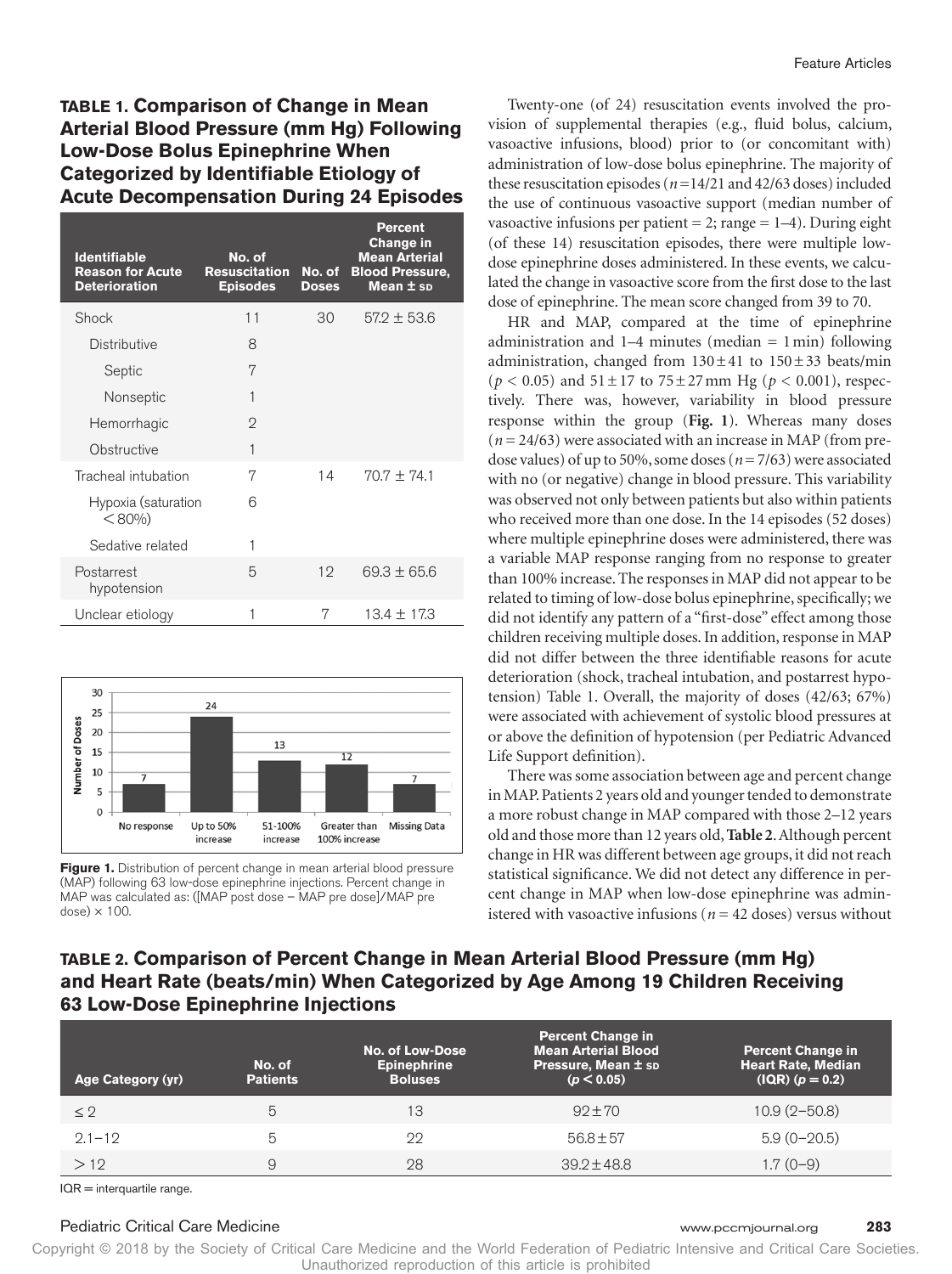

**Figure 2.** Comparison of percent change in mean arterial blood pressure (MAP) mm Hg following low-dose epinephrine injections, categorized by dosage. *Boxes* represent 25–75th percentile, *line within box* is median, and *×* represents mean.

 $(n = 21$  doses); *p* value equals to 0.39. There did, however, appear to be some dose-effect relationship observed (**Fig. 2**). Although the majority of doses  $(n = 50)$  were at 1 µg/kg, five doses were below 1 µg/kg and eight doses were 1.2–5 µg/kg. Doses less than 1 µg/kg were associated with a lower percent change in MAP.

Three patients experienced episodes in which some (but not all) doses resulted in either no change in MAP or a slight decrease in MAP. The PICU admission diagnosis of these patients included polypharmacy ingestion (*n* = 1) and presumed septic shock (*n* = 2). All three patients eventually required cannulation to venoarterial extracorporeal membrane oxygenation and survived to PICU discharge. Progression to full arrest and requirement of code dose epinephrine (with chest compressions) following the provision of low-dose epinephrine were observed in three patients; two of those patients did not survive the arrest event. All of these patients received multiple doses of low-dose epinephrine. The time interval between administration of the last low-dose of epinephrine and initiation of chest compressions in these three patients was 6, 8, and 14 minutes. MAP response to the low-dose epinephrine that preceded chest compressions was robust in two patients (50–100% increase) and absent in one. All three patients were on concomitant vasoactive infusions at the time of cardiac arrest. In total, seven patients died. The relevant diagnoses of these patients included trauma  $(n=1)$ , septic shock  $(n=3)$ , liver failure  $(n=1)$ , accidental asphyxiation with severe hypoxic ischemic encephalopathy (*n* = 1), and obstructive shock due to massive pulmonary embolus ( $n = 1$ ). This resulted in an overall survival to PICU discharge rate of 63% (12/19 patients).

The occurrence rate of hypertension, defined as systolic blood pressure greater than the 99th percentile for age and gender, following a dose of epinephrine was 19% (*n* = 12/63 doses). Most doses associated with hypertension were 1 µg/kg (10 doses; 77%), with two doses above 1 µg/kg. Although severe tachycardia, defined as a HR above the 99th percentile for age (18, 19), following epinephrine was common (51/63 doses; 81%), tachycardia was present before epinephrine administration in most patients (43/51; 84%).

## **DISCUSSION**

The primary finding of this study was that low-dose bolus epinephrine (mean dose 1.3 µg/kg), in critically ill children with acute hypotension at high risk of mortality, was associated with a significant increase in MAP and HR at 1 minute following administration. The smallest dose administered was 0.2 µg/kg, and the largest dose was 5 µg/kg. When epinephrine dosage was divided into three categories, doses less than 1 µg/kg were associated with a smaller change in MAP than those greater than or equal to 1  $\mu$ g/kg (mean percent change in MAP = 6.6% vs 60%, respectively). Nineteen percent of doses, however, were associated with a SBP considered high for age. This highlights the variability in blood pressure response following similar doses of epinephrine and is an area for further investigation. Children less than or equal to 2 years old appeared to have the most robust response.

Most previous studies exploring the influence of low-dose bolus vasopressors on hemodynamics were performed using ephedrine or phenylephrine in adults to either prevent or treat anesthesia-related hypotension associated with excessive vasodilation (3, 4, 6–9). Additional work has been published in adults undergoing elective lumbar spine surgery with general anesthesia in the prone position (9). Patients were randomly assigned to receive either phenylephrine or ephedrine during the operative procedure. Results suggested that the ephedrine group experienced a more sustained blood pressure response than the phenylephrine group. Although speculative, there is a mechanistic advantage of ephedrine over phenylephrine that may explain this observation. Namely, since phenylephrine is a pure alpha-adrenergic agonist, MAP is increased only by increasing systemic vascular resistance (SVR), whereas ephedrine releases stored catecholamines and increases the activity of norepinephrine at the postsynaptic  $\alpha$ and β receptors. This indirect mechanism of action improves cardiac contractility, provided that stored norepinephrine in sympathetic nerve terminals has not been depleted. In a separate study, ephedrine also appeared to have the added benefit of preserving cardiac output and cerebral oxygenation compared with phenylephrine (6).

The use of bolus dose phenylephrine (100–200 µg) for acute hypotension within the emergency department setting was reported in two single-center retrospective trials (10, 11). The predominate reason for bolus phenylephrine was for the management of acute hypotension surrounding intubation. Both studies observed an increase in systolic and diastolic blood pressure, but HR was not significantly affected. These studies were limited by their retrospective design, concomitant vasopressor infusion usage, and treatment time variability.

The published use of low-dose bolus epinephrine is not as common as phenylephrine or ephedrine. Linton et al (20) describe the hemodynamic response to low-dose epinephrine boluses (5 µg) in 10 adult patients, before and during cardiopulmonary bypass surgery. Compared with predose values, low-dose epinephrine boluses (off bypass) produced an initial increase in SVR of 129%  $\pm$  15%, followed by a more sustained (albeit lower) increase of  $57\% \pm 13\%$ . During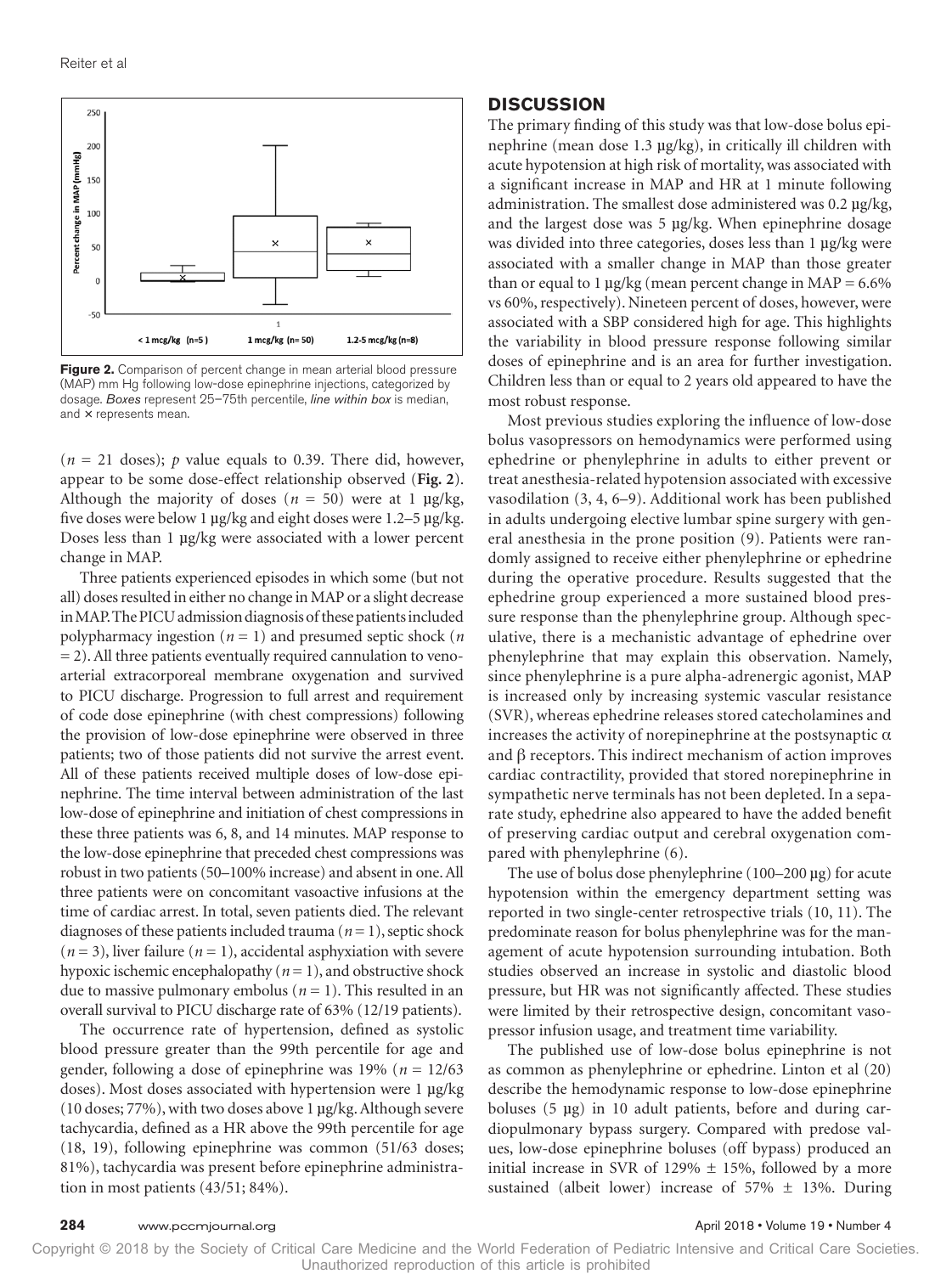cardiopulmonary bypass, the increase in SVR was appreciated but less pronounced. The authors speculate that this was due to hemodilution. In another investigation among adult liver transplantation recipients, low-dose bolus epinephrine and phenylephrine boluses were used to mitigate postreperfusion injury and vasopressor requirements following transplantation surgery (5). This prospective, double-blind, randomized, placebo-controlled trial concluded that pretreatment with either 10 µg of epinephrine or 100 µg of phenylephrine (at the time of liver reperfusion) significantly reduced the occurrence of reperfusion injury and the need for vasopressor support, compared with placebo. Blood pressure (1–10min after vasopressor administration) was significantly increased but without an appreciable influence on HR.

There are important pharmacokinetic, pharmacodynamic, and dose differences between the aforementioned vasopressors. Whereas all three agents have an onset of action within 1 minute, epinephrine has a shorter duration of action (3–8min), compared with phenylephrine (15–20min) or ephedrine (20–60min). The short duration of effect seen with epinephrine should alert providers to anticipate additional doses and/or alternative therapies within 5–10 minutes following a dose. Since epinephrine acts directly on  $\alpha$ ,  $\beta_1$ , and  $\beta_2$  receptors, increases in myocardial contraction, coronary blow flow, HR, and SVR should be expected. Therefore, it is important to identify children who may be harmed by the provision of bolus epinephrine—particularly those with underlying cardiac disease or myocarditis for which a lethal arrhythmia may be triggered. In contrast, phenylephrine will selectively increase SVR without a direct effect on HR and may be preferred in those patients with existing tachycardia. Finally, there are dosing differences between agents. The dose of epinephrine commonly endorsed for temporary treatment of hypotension in adults is 5–20 µg (or 1 µg/kg in children), compared with 40–200 µg for phenylephrine and 5–10mg for ephedrine (5, 6, 8, 10, 11, 20).

The current report has similar findings to previously published reports, with an increase in blood pressure following low-dose vasopressor injections. Although the bulk of previous work has described the influence of single low-dose bolus vasopressor injections on hemodynamics, we provide some insight into multiple doses of epinephrine injections and describe the association of age and dose on outcomes. The dose of bolus epinephrine used in previous adult studies was only 5–10 µg—or 0.5–1% of a code dose. This is substantially lower than the current study using ~10% of a calculated code dose. Although the majority of patients in this cohort received 1 µg/kg per dose, there were some deviations. The rationale for these deviations, however, was not readily discernable during chart review.

Although the precise place in therapy for low-dose bolus epinephrine within the PICU remains somewhat elusive, the current study provides some evidence of blood pressure and HR augmentation with epinephrine doses approximating 1 µg/kg, yet there remains a subset of patients who have variable hemodynamic response. If a provider elects to use this strategy for management of hypotension, we advocate provider education surrounding correct patient selection and drug preparation. In addition, we reinforce that the use of low-dose epinephrine is a temporizing measure, and all efforts should be directed toward managing the underlying cause of hypotension (e.g., sepsis, oversedation, etc).

There are limitations to our work that must be acknowledged and are inherent to any retrospective chart review. First, we were not able to control for factors that may have impacted outcomes. In particular, the use of concomitant vasoactive infusions and other therapies that may have influenced blood pressure and/or HR was completely at the discretion of the prescribing provider. We attempted to account for the influence of vasoactive therapy by calculating individual Vasoactive-Inotropic Scores in children who received multiple low-dose epinephrine doses. Not unexpectedly, we noted an increase in vasoactive score. We speculate that this represents the need for ongoing support in a clinically unstable patient, but we cannot exclude that the use of more vasoactive infusion therapy may have affected outcomes. Second, this study reflects the experience of a single center with medical and surgical patients that excluded critically ill cardiac patients. Nevertheless, this report adds to the small body of work that describes the use of lowdose bolus epinephrine during periods of acute hypotension.

## **CONCLUSIONS**

In this pediatric patient population, provision of low-dose bolus epinephrine (mean dose  $= 1.3$  µg/kg) during an acute systemic hypotensive or prearrest condition was associated with an increase in MAP and HR in most patients. There was considerable variability in the degree of blood pressure change associated with these epinephrine doses, with some patients illustrating no response and other exhibiting an exaggerated response. Children less than or equal to 2 years old tended to exhibit the greatest physiologic response. This dosing strategy may provide temporary stabilization of the hypotensive child while other therapies are added or adjusted, but further research involving dose-response is needed.

## **REFERENCES**

- 1. Jentzer JC, Coons JC, Link CB, et al: Pharmacotherapy update on the use of vasopressors and inotropes in the intensive care unit. *J Cardiovasc Pharmacol Ther* 2015; 20:249–260
- 2. de Caen AR, Berg MD, Chameides L, et al; Part 12: Pediatric advanced life support: 2015 American Heart Association Guidelines update for cardiopulmonary resuscitation and emergency cardiovascular care. *Circulation* 2015; 132(18 Suppl 2): S526–S542
- 3. Lee HM, Kim SH, Hwang BY, et al: The effects of prophylactic bolus phenylephrine on hypotension during low-dose spinal anesthesia for cesarean section. *Int J Obstet Anesth* 2016; 25:17–22
- 4. Doherty A, Ohashi Y, Downey K, et al: Phenylephrine infusion versus bolus regimens during cesarean delivery under spinal anesthesia: A double-blind randomized clinical trial to assess hemodynamic changes. *Anesth Analg* 2012; 115:1343–1350
- 5. Ryu HG, Jung CW, Lee HC, et al: Epinephrine and phenylephrine pretreatments for preventing postreperfusion syndrome during adult liver transplantation. *Liver Transpl* 2012; 18:1430–1439
- 6. Meng L, Cannesson M, Alexander BS, et al: Effect of phenylephrine and ephedrine bolus treatment on cerebral oxygenation in anaesthetized patients. *Br J Anaesth* 2011; 107:209–217

## Pediatric Critical Care Medicine www.pccmjournal.org **285**